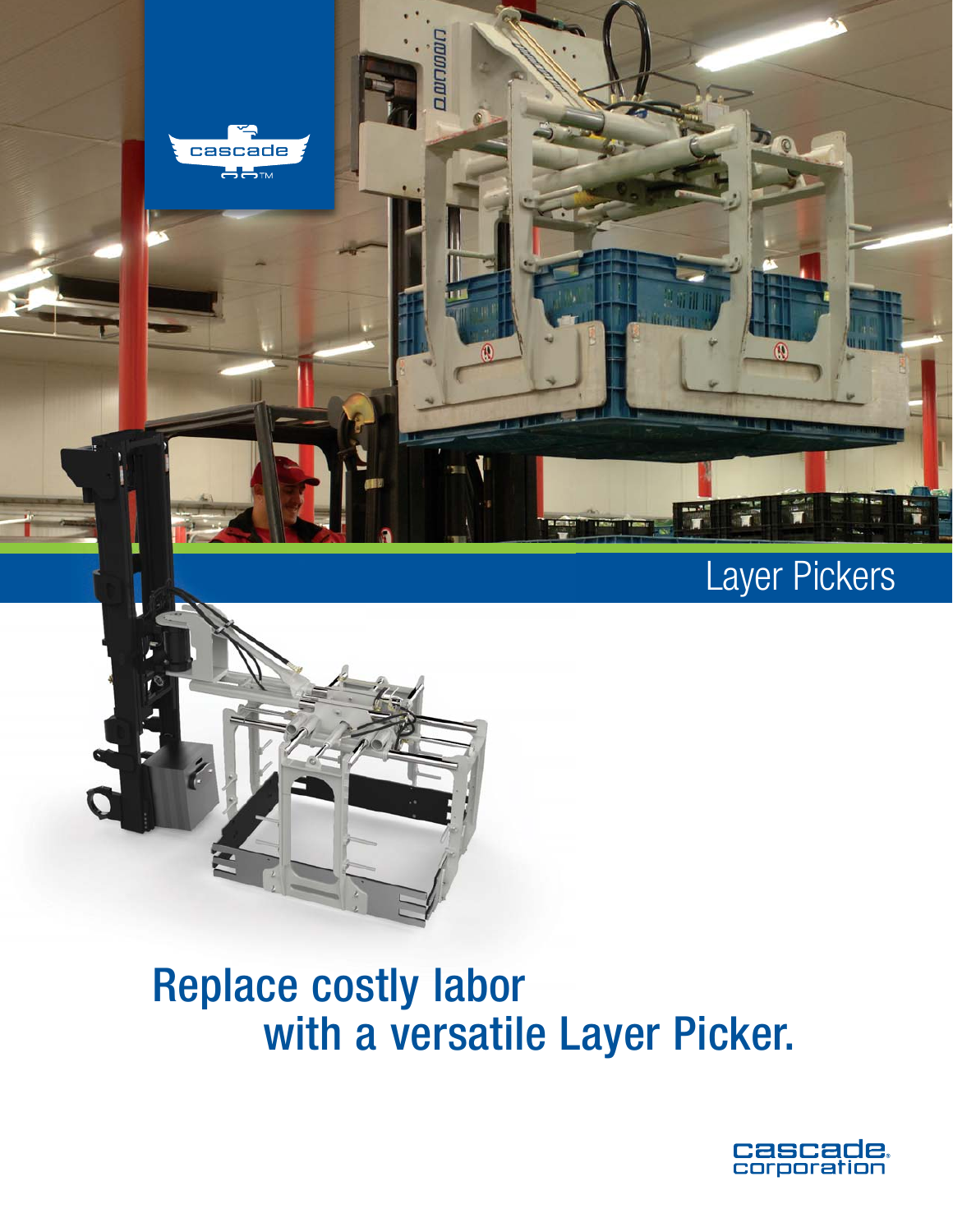

# C<br>No.mo ascade C-Series Layer Picker provides an efficient and cost-effective way to handle mixed pallet orders: No more picking and packing by hand.

One forklift operator can fill orders at an average speed of 1250 cases an hour, compared to 250 cases an hour manually. The Layer Picker streamlines the picking process and increases the speed of pallet production without adding labor. By decreasing the number of people needed to do the work, and reducing the physical labor involved, the Layer Picker is a cost-effective way to handle single or multiple layers of a variety of products. And because you are clamping from all four sides, loads are more secure than when using a standard clamp, which minimizes loss.



### **Stationary Carriage Mount**

Requires no guide rail system or special mast. No space limitation. It is fixed in a front-mounted position and does not move side to side. Typically used in warehousing operations where loads come in on a truck and they need to be split up into orders, or for palletless handling when fixing a damaged load.



### **Stationary Fork Mount**

Conveniently slips on your existing lift truck forks for quick installation and removal for occasional use in applications where the dedication of one truck to the Layer Picker is not necessary. This installation takes just minutes when used in conjunction with our Quick-Disconnect Hydraulic Couplers. By mounting the Layer Picker on a Sideshifter you get added versatility, no Guide Rail System needed. This model is fixed in a front-mounted position.



### **Stationary Side Mount**

Used in applications utilizing one-sided pick lines or can move independent of the rail. Sold with our specially designed reinforced mast. The Layer Picker moves independently or with a Guide Rail System. This model is fixed in a side-mounted position.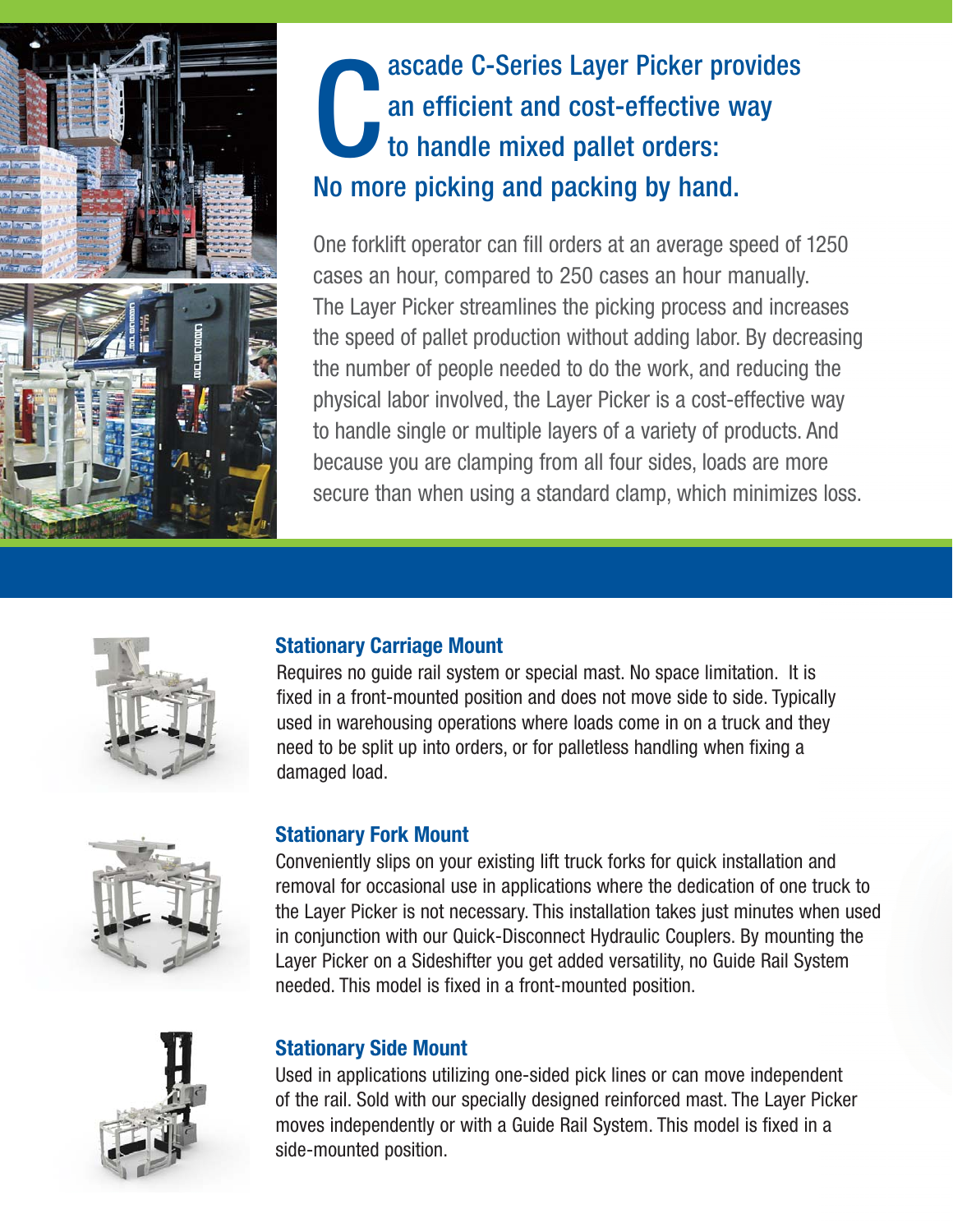# *Special mast and carriage developed specifically for layer picking.* VERSATILE

## **SUPERIOR**

Four side-thrust bearings in between mast rails

# RELIABLE

Additional cross members throughout mast

## **Swing Model**

Designed for pick line applications. Driver does not need to steer inside the rail, just drive forward and back on the rail. The Swing Frame model comes with our special heavy-duty mast and carriage reinforced to withstand the stress of side loading. It swings 90 degrees so you can handle more SKUs in half the space by being able to pick from both sides of the rail. The only attachment in the industry that can pick product from either side of the pick line, which requires less space.

## **SECURE**

 Four side-thrust bearings in carriage

# **DURABLE**

Rugged boom and clamp construction for long life



Bonded rubber pads for versatile product handling